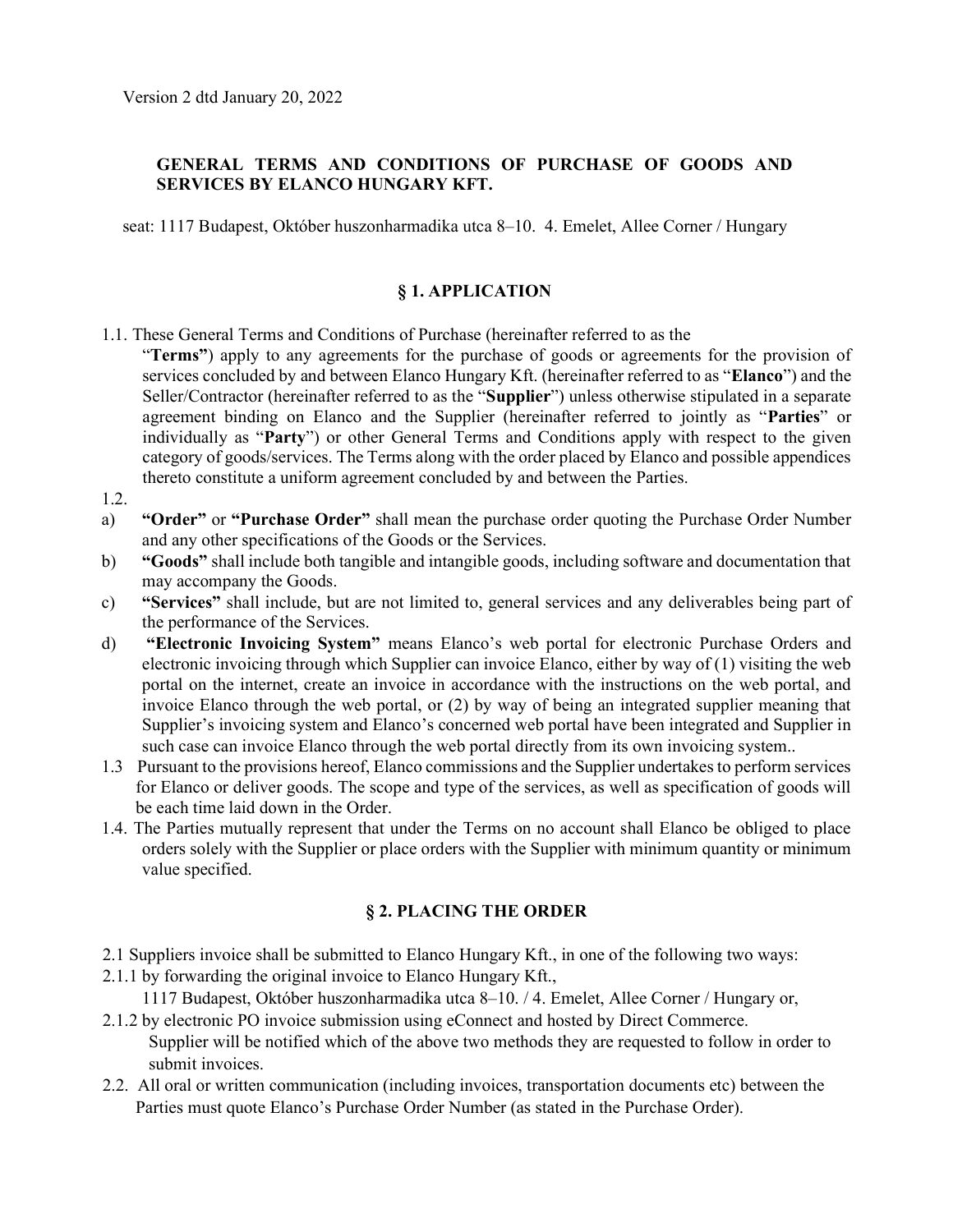3.3. The acceptance of a Purchase Order by the Supplier includes acceptance of these Terms, except when contractually agreed otherwise or if it's not in accordance with the law. Acceptance by Supplier of a Purchase Order may be evidenced by (a) Supplier's electronic acceptance of the Purchase Order in the Electronic Invoicing System, (b) by written or verbal confirmation of the Purchase Order, (c) Supplier's delivery of Goods or Services, or (d) other conduct by Supplier or its representative consistent with acceptance of the Purchase Order.

# § 3. CONTENTS OF THE ORDER

- 3.1. The Order should specify, in particular: the subject of the order, manner of execution and deadline therefore, documents to be submitted along with the goods or service, and remuneration.
- 3.2. In the event of a delay in the order execution exceeding 3 (three) days due to reasons other than force majeure, Elanco may set an additional 7-day (seven-day) period for the Supplier to execute the order. Upon the ineffective lapse of the said period, Elanco may resign from the order. In the event of Elanco's resignation from the order due to reasons set forth herein, the Supplier shall return Elanco the possible prepayment plus interest calculated from the date of effecting the prepayment to the Supplier and pay Elanco the contractual penalty set forth in  $\S 4$  clause 9 of the Terms.
- 3.3. The provisions of clause 3.2. above apply respectively to the delay on the part of the Supplier in supplementing the goods or remedying defective services.

# § 4. CONDITIONS OF THE ORDER EXECUTION AND COMPLAINTS

- 4.1. The Supplier shall execute the order in compliance with its contents.
- 4.2. The ordered goods or services may be accepted only by persons authorized by name by Elanco, indicated in the Order. When accepting the order, such persons shall produce identification documents.
- 4.3. Quantitative deficiencies in the ordered goods or defects in the provided services may be reported when accepting the goods or services and specified in the acceptance certificate or within 14 (fourteen) days following the acceptance by a written notification to the Supplier.
- 4.4. The Supplier undertakes to take a stand on the reported deficiencies in goods or defects in the services provided within six (6) days following the notification. Failure on the part of the Supplier to take a stand within the said period shall mean accepting the complaints in question.
- 4.5. The quantitative deficiencies in the ordered goods or defects in the services provided, accepted by the Supplier, are remedied by way of supplementing the goods or introducing corrections with respect to the services within seven (7) days from acceptance of the complaints at the latest.
- 4.6. The Parties mutually represent that the goods purchased and the services provided under the order, in particular the Works (6. §), shall be free of any legal or physical defects, and no third party shall claim any rights thereto.
- 4.7. The transfer of rights to the goods purchased and services provided to Elanco, as well as the risk ensuing from the loss thereof or damage thereto shall be effected only upon a written acceptance of the order execution by Elanco.
- 4.8. The Supplier shall pay Elanco the contractual delay penalty: for a delay in delivery of goods and provision of services, in the amount of 1.5% of the entire remuneration payable to the Supplier under the order for each day of delay.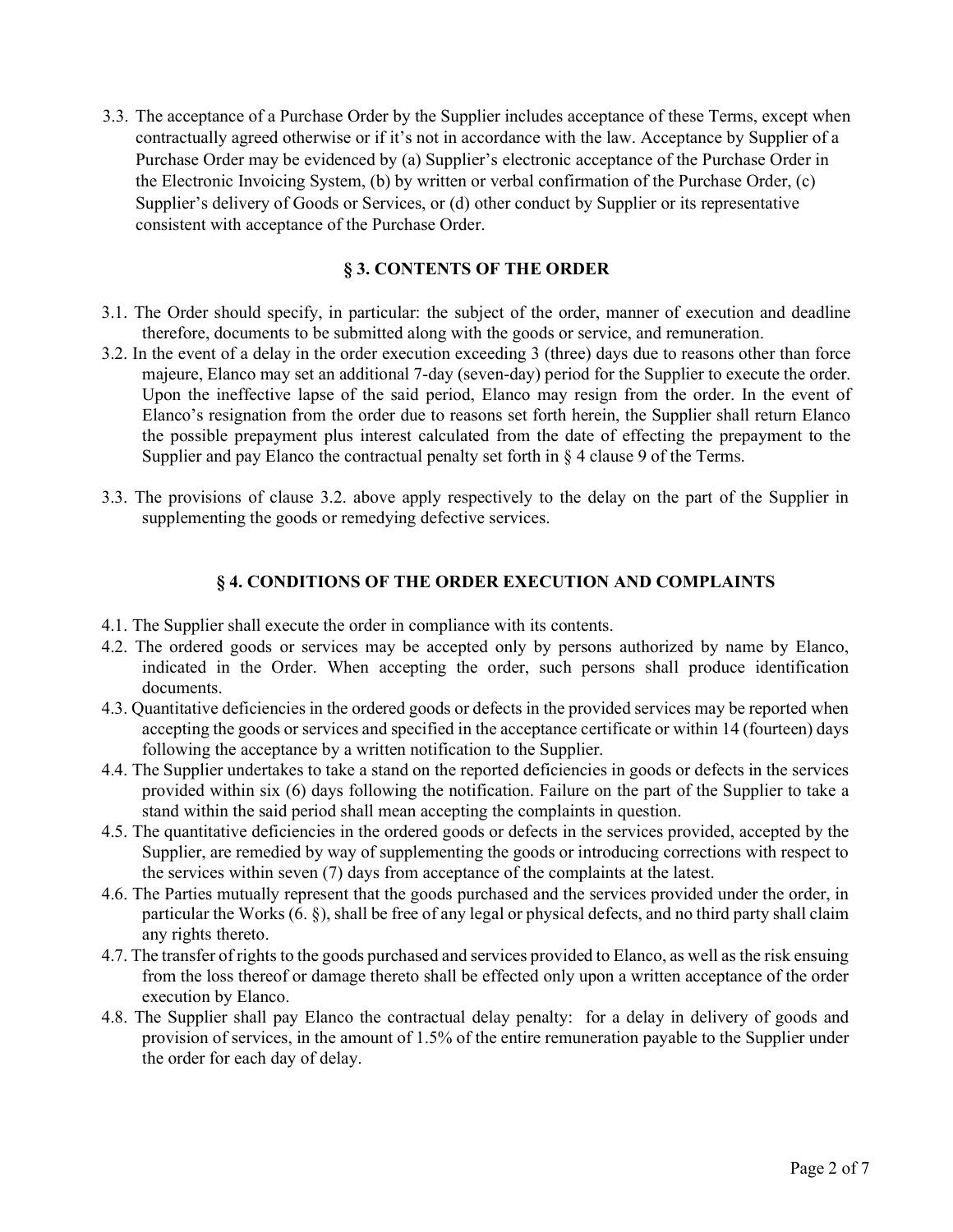- 4.9. In case of the non-performance of the order based on the reason attributable to the Supplier, Elanco is entitled for a contractual penalty (penalty for frustration) in the amount of 30% of the entire remuneration of the Supplier set forth in the order.
- 4.10. Under the general provisions of civil law, Elanco has the right to claim damages from the Contracting Party for late and non-performance of the order in the amount exceeding the contractual penalties specified hereinabove.
- 4.11 The Supplier is responsible for its subcontractors as for its obligations.

### § 5. PRICE AND PRICE PAYMENT

- 5.1. Remuneration payable to the Supplier should be specified in the order.
- 5.2. Elanco is not obliged to provide any benefits other than the ones indicated in the order.
- 5.3. The Supplier may issue a VAT invoice for the execution of the order only upon a written acceptance of the order execution issued by Elanco, otherwise being null and void.
- 5.4. The Supplier shall issue an invoice for the fees due subsequent to the receipt of the performance certificate. Elanco shall pay the duly issued invoice within sixty (60) days as of its receipt via bank transfer. In the event of default on payment, the Elanco shall pay default interest of the rate stipulated by the law.
- 5.5. The date of payment shall be the date of crediting Elanco's bank account.
- 5.6. The Supplier shall each time include in the invoice the number of the order received ("PO number") from Elanco. In the lack of the PO number's indication, Elanco will settle the invoice within a payment deadline of 90 (ninety) days.

## § 6. INTELLECTUAL PROPERTY

- 6.1 All drawings, methods of analyses, standards or other materials and documents provided to Supplier by Elanco shall remain the property of Elanco and must not be made available to third parties by Supplier without prior written consent of Elanco.
- 6.2. All intellectual property rights discovered or generated by Supplier as a result of its performance of the Purchase Order shall vest in Elanco and Supplier hereby assigns and will procure its Personnel to assign to Elanco all such intellectual property rights.
- 6.3. With respect of any software which is or forms part of the Goods and/or Services ("Software"), Supplier must ensure that the Software contains no harmful codes and that the Software is free and unencumbered or that it has the right, power and authority to license the same upon these terms and the Supplier hereby grants Elanco a non-exclusive, royalty free, worldwide license to use the Software for the intended purpose of the Purchase Order.

#### § 7. ASSIGNMENT CLAUSE

7.1. This Terms shall be binding upon and shall inure to the benefit of the Parties and their respective permitted successors and assignees. This Terms or any rights or obligations under this Terms may not be assigned in full or in part by either Party without the prior written consent of the other Party, which may be withheld in such Party's sole discretion, and any purported assignment without such consent shall be void; provided that each Party may without such consent assign this Terms or any rights or obligations under this Terms in full or in part to any Affiliate of such Party, or in connection with the sale or transfer of all or substantially all of its business, or in connection with a merger or other consolidation with another entity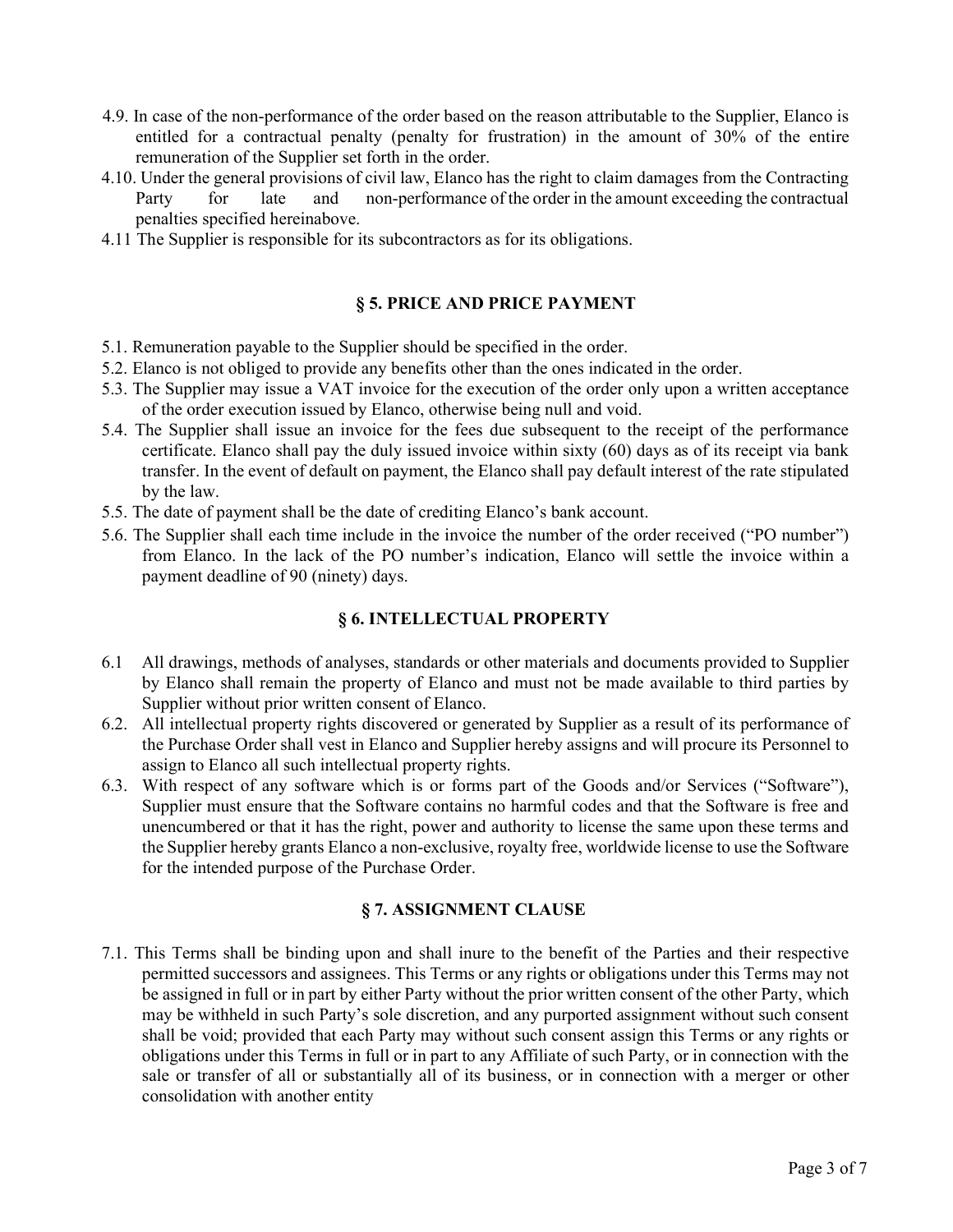# § 8. CONFIDENTIALITY and PERSONAL INFORMATION

- 8.1. The Parties undertake to maintain confidentiality with respect to any information disclosed to the other Party in connection with the conclusion or performance of the Terms and/or other agreement and the information shall not be made available to third parties in any form without prior, written, otherwise being null and void, consent of the Party, to which the information refers, unless the information has entered into the public domain or the disclosure thereof proves necessary for the performance of the Terms and/or other agreement, the information is required under applicable provisions of law or a final and legally valid judicial decision issued by the court, as well as by an administration body.
- 8.2. The provisions of the present paragraph 8 of the Terms are peremptory and binding also upon termination of the cooperation between the Parties for any reason.
- 8.3. During the performance of the present contract Parties shall comply with the provisions of Act LIV 2018 on the Protection of Business Secrets.
- 8.4 Personal Information means any information provided by Elanco or collected by the Supplier for Elanco relating to an identified or identifiable individual; an identifiable person is one who can be identified, directly or indirectly, in particular by reference to an identification number or to one or more factors specific to his physical, physiological, mental, economic, cultural or social identity. Personal Information can be in any media or format, including computerized or electronic records as well as paper-based files.
- 8.5 The Supplier will not be processing Personal Information on behalf of Elanco. In case the Supplier processes or handles Personal Information on behalf of Elanco, the Supplier undertakes to comply with all applicable privacy laws and there must also be an agreement on the content of the Elanco's 'Supplier Privacy Standard (SPS)' which also must be signed by the Supplier (including completion of Exhibit A from the SPS) as well as the Elanco 'Information Security Standard' (ISS), available on https://www.elanco.com/suppliers on Elanco's Supplier Portal.

# § 9. ANTI-CORRUPTION

- 9.1 Compliance with Laws: Supplier understands that Elanco is subject to the U.S. Foreign Corrupt Practices Act of 1977 ("FCPA"), as amended. Supplier agrees to comply with, and to avoid taking any action that would prevent Elanco from complying with, all applicable local, national, and international laws, regulations, and industry codes dealing with government procurement, conflicts of interest, corruption or bribery, including the FCPA, if applicable, and laws enacted to implement the Organisation of Economic Cooperation and Development ("OECD") Convention on Combating Bribery of Foreign Officials in International Business Transactions.
- 9.2 No Improper Influence: Supplier confirms that it is unaware of any improper benefit requested or received by any party in connection with these Terms.
- 9.3 Early Termination: The Parties agree that breach of this section of these Terms shall be considered a material breach of the agreement and that Elanco may immediately seek all remedies available under law and equity, including termination of the agreement, if it believes, in good faith, that Supplier has breached the provisions of this section of these Terms.

# § 10. USE OF PERSONAL INFORMATION BY ELANCO

10.1 Information Elanco Collects and How Elanco Use's It: Supplier's personal information, including but not limited to name, contact information, bank details and information provided for the business transaction, etc. will be used by Elanco, or third parties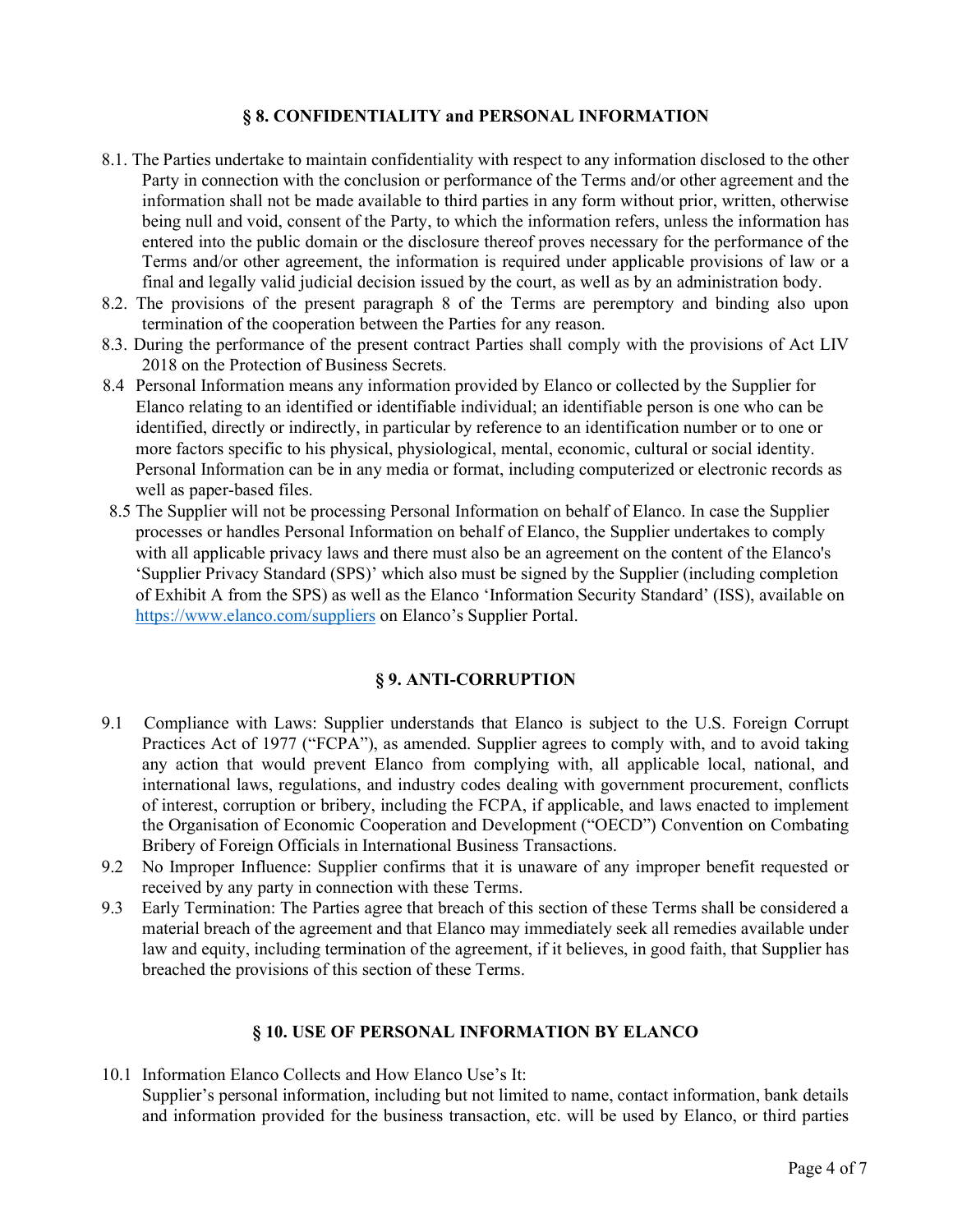acting on Elanco's behalf, in order to set up the business transaction. Elanco values Supplier's input about the quality of the business transaction Supplier receives and may also contact Supplier to ask for Supplier's opinion. Elanco may also use the information to meet legal or regulatory obligations, inclusive of company record retention that are in the legitimate interest of Elanco.

Supplier's information will be processed electronically in order to process the business transaction. Supplier may object to profiling via automated-decision making by contacting Elanco using the information in the "How to Contact Elanco" section below.

Supplier does not have to share Supplier's information with Elanco, but if Supplier chooses not to share Supplier's information, Elanco will not be able to fulfil its obligations under the Agreement.

10.2. Reasons Elanco Shares Your Information:

Elanco may share Supplier's personal information with third parties including but not limited to transport companies, payment departments for purposes consistent with those identified in these Terms. All third parties that have access to Supplier's information have agreed to protect the information and to use it only as directed by Elanco.

Elanco may also be required to disclose Supplier's information in response to lawful requests by public authorities, including to comply with national security or law enforcement requests.

10.3. Where Elanco Stores and Works With Supplier's Information:

Elanco may transmit personal information about Supplier to other Elanco affiliates worldwide. These affiliates may in turn transmit personal information about Supplier to other Elanco affiliates. Some of Elanco's affiliates may be located in countries that do not ensure an adequate level of data protection. Nevertheless, all of Elanco's affiliates are required to treat personal information in a manner consistent with this notice. To obtain additional information regarding the basis for transfers and safeguards that Elanco has in place for cross-border transfers of personal information, please contact Elanco at privacy@elanco.com or visit https://www.elanco.com/privacy

- 10.4. How Long Elanco Keeps Supplier's Information: Supplier's Information will be saved for a period of time needed to fulfil legitimate and lawful business purposes in accordance with Elanco's records retention policies and applicable laws and regulations.
- 10.5. How Elanco Secures Supplier's Information:

Elanco provides reasonable physical, electronic and procedural safeguards to protect information Elanco works with and maintains. Elanco limits access to Supplier's information to authorized employees, agents, contractors, vendors, affiliates, and business partners, or others who need such access to information to carry out their assigned roles and responsibilities on behalf of Elanco. Please be aware, although Elanco tries to protect the information Elanco works with and maintains, no security system can prevent all potential security breaches.

10.6. Supplier's Privacy Rights:

Supplier has the right to request information from Elanco on how Supplier's personal information is being used and with whom that information is being shared. Supplier also has the right to request to see and get a copy of the personal information that Elanco has about Supplier, request its correction or request its erasure.

Supplier also has the right to have Supplier's information transmitted to another entity or person in a machine-readable format, in limited circumstances.

There may be limitations on our ability to comply with Supplier's request.

10.7. How to Contact Elanco:

Supplier may make any of the above requests by contacting Elanco in Hungary:

1117 Budapest, Október huszonharmadika utca 8–10. / 4. Emelet, Allee Corner / Hungary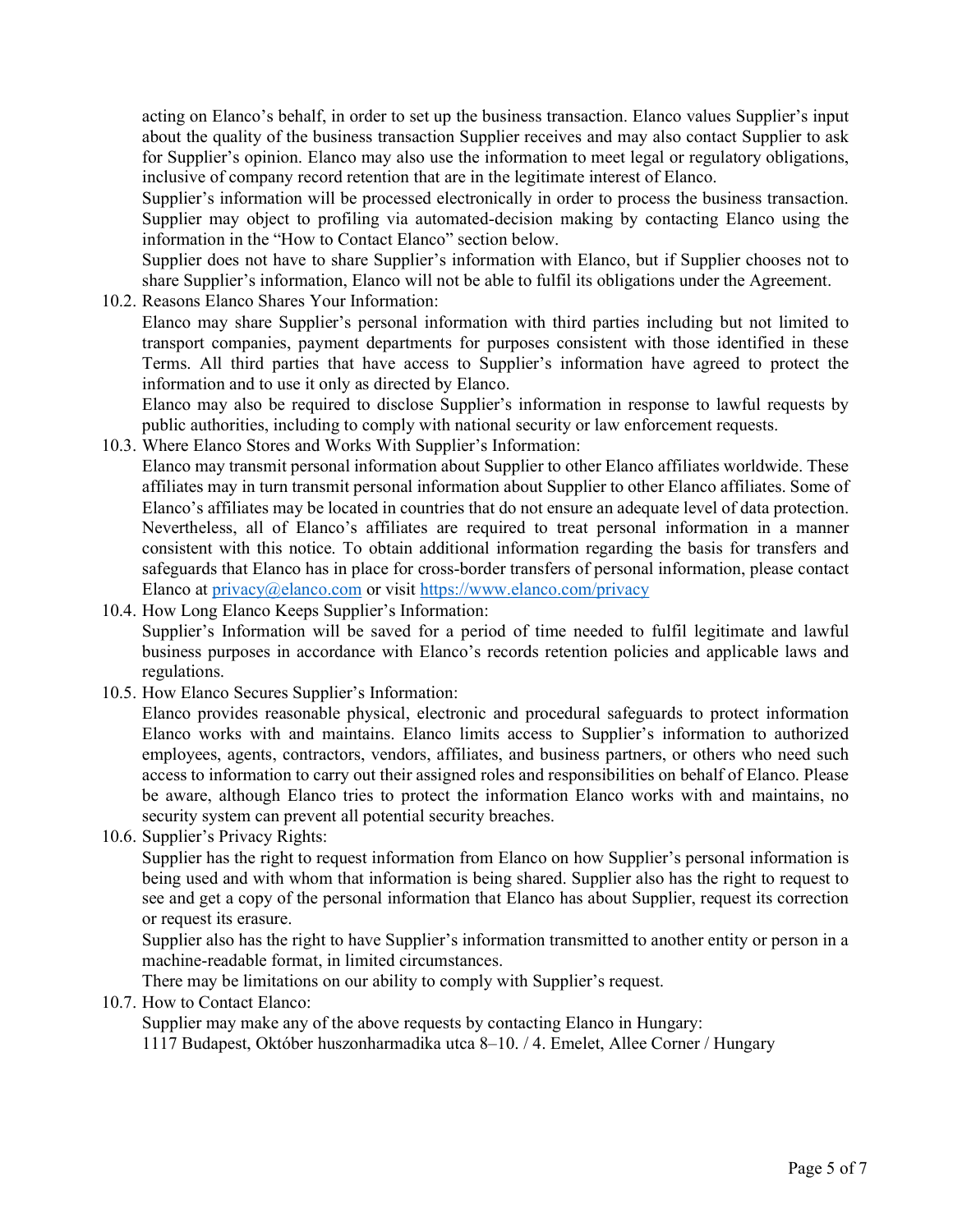10.8. How to Submit a Complaint:

If Supplier wish to raise a complaint on how Elanco has handled Supplier's personal information, Supplier can contact Elanco's Chief Privacy Officer at privacy@elanco.com who will investigate the matter.

10.9. If Supplier is not satisfied with Elanco's response or believes Elanco is working with Supplier's personal information not in accordance with the law Supplier can register a complaint with a Data Protection Authority (DPA).

#### § 10. FINAL PROVISIONS

- 10.1. Supplier will report to Elanco any animal welfare issues or concerns that may adversely affect the welfare of animals or validity of the testing being conducted. Examples include any animal illness, disease outbreaks, or any significant (i.e., reportable to a Governmental Authority) non-compliance with any country or local animal welfare laws, regulations, or standards.
- 10.2 In case any of the provisions of the Terms or the order are discovered to be, due to any reasons, invalid or unenforceable, it shall not affect the validity and enforceability of other provisions of the Terms or the order. If that is the case, the Parties undertake to manage their affairs and common interests so that the purposes specified in the Terms or the order could be fulfilled in a different possible manner, in compliance with the provisions of law.
- 10.3. Each Party hereby undertakes that, at the date of the entering into force of the Terms, itself, its directors, officers or employees have not offered, promised, given, authorized, solicited or accepted any undue pecuniary or other advantage of any kind (or implied that they will or might do any such thing at any time in the future) in any way connected with the Terms and that it has taken reasonable measures to prevent subcontractors, agents or any other third parties, subject to its control or determining influence, from doing so.
- 10.4. If during the performance of this Terms personal data are being managed, processed/forwarded, this shall be fully compliant with the applicable data protection provisions, with particular regard to the Act CXII of 2011 on the Right of Informational Self-Determination and on Freedom of Information (hereinafter: "Info Act") and General Data Protection Regulation (GDPR) (Regulation (EU) 2016/679)) (hereinafter: "GDPR") and to the Hungarian legal provisions to be issued concerning the enforcement of the GDPR. The Supplier shall be obliged to handle the personal and other data received by the Supplier strictly confidential and in compliance with the data protection principles and to conclude the data processing and other necessary contracts in compliance with the above provisions and as set out in section 8.5 and section 8.6 of these Terms.
- 10.5. Each Party hereby undertakes that its directors, officers or employees have not offered, promised, given, authorized, solicited or accepted any undue pecuniary or other advantage of any kind (or implied that they will or might do any such thing at any time in the future) in any way connected with the Terms and that it has taken reasonable measures to prevent subcontractors, agents or any other third parties, subject to its control or determining influence, from doing so.
- 10.6. Failure to exercise or delay in exercising any rights under the Terms or the order shall not be deemed a waiver of the said rights. A single instance of waiving the rights or recurring waiver by any of the Parties shall not be deemed a permanent waiver or waiver referring to other cases. To matters not regulated in the Terms or a particular order, the relevant provisions of the Hungarian law, and particularly of the Hungarian Civil Code referring to the sales agreement, contract of mandate or a contract for the performance of a specific task shall apply.
- 10.7. In the event of any dispute in connection with the interpretation or performance of the Terms or the order, the Parties shall enter into negotiations with a view to resolving the dispute amicably. In the event of failure to reach an agreement under the procedure specified hereinabove, the Central District Court of Buda or the competent tribunal court shall be competent for the resolution of the dispute.